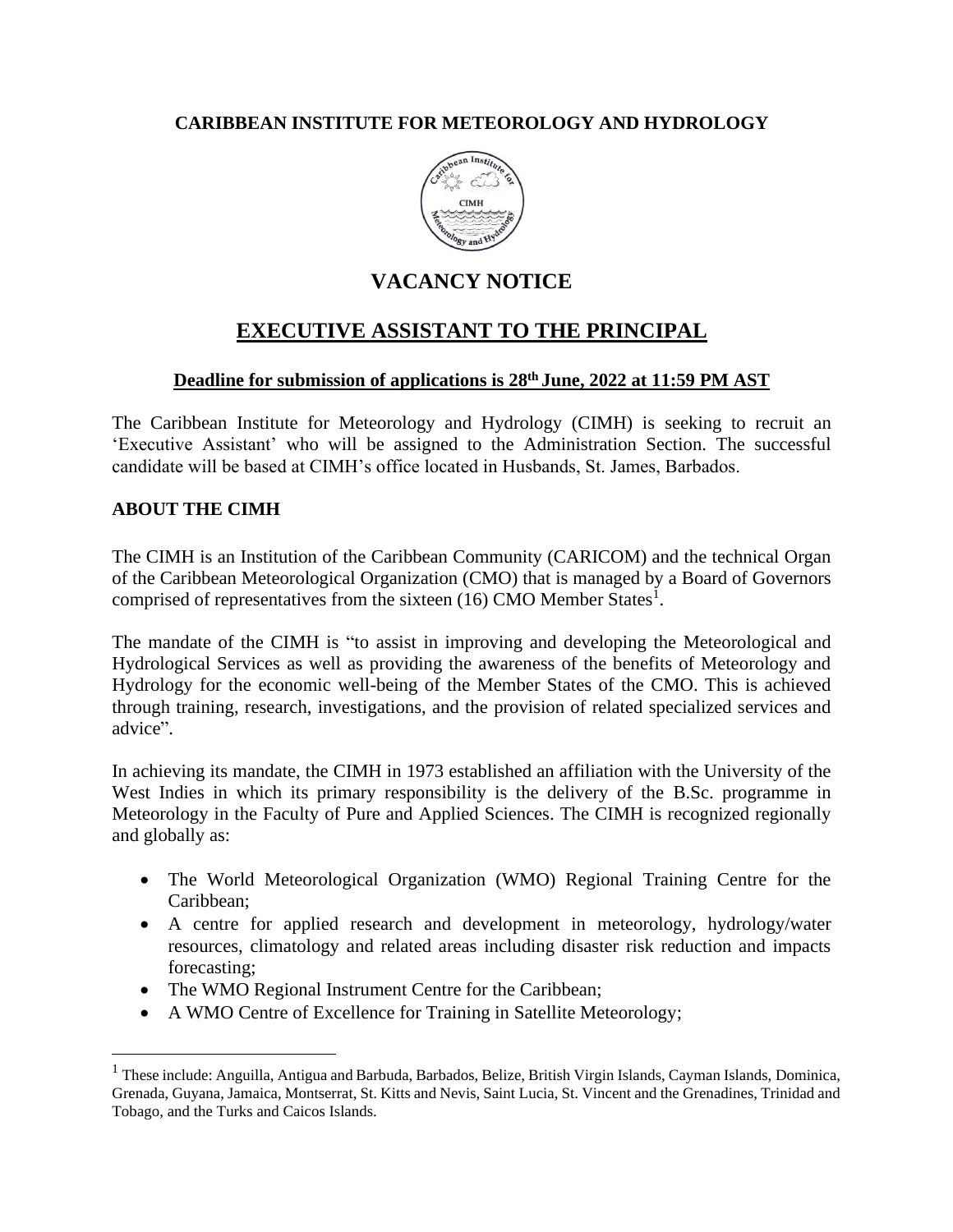- The WMO Regional Climate Centre (RCC) for the Caribbean;
- The Caribbean Centre for Climate and Environmental Simulations;
- The Climate Data Archive for CMO Member States:
- The Pan American Centre for the WMO Sand and Dust Storm Warning Advisory and Assessment System (SDS-WAS);
- Caribbean Regional Marine Forecast Support Centre;
- An advisor to the governments of CMO Member States.

## **SCOPE OF WORK**

The Executive Assistant provides secretarial and administrative support to the Principal and the Board of Governors (upon request). The Executive Assistant may on occasions be required to support the activities of Heads of Section to ensure the smooth and efficient running of the Institute.

### **KEY RESPONSIBILITIES**

- 1. Manage the Principal's diary, ensuring no conflicts between events;
- 2. Handle all incoming telephone calls and manage incoming and outgoing mail including email;
- 3. Manage the Principal's travel schedule;
- 4. Draft and/or edit internal and external correspondence;
- 5. Assist with the preparation of high-quality reports, presentations and other material;
- 6. Improve quality results by studying, evaluating, and re-designing processes and systems and implement changes after consultation with the Principal;
- 7. Perform any other assigned duties as required.

## **QUALIFICATIONS, EXPERIENCE AND OTHER REQUIREMENTS**

- 1. A minimum of a Bachelor's Degree in the Social Sciences or Natural Sciences. Secretarial or other office professional designation – e.g., Administrative Corporate Secretary Certificate or higher is preferred;
- 2. At least five (5) years' experience in a similar position. Previous experience within an educational environment is preferred;
- 3. The individual maybe required to travel overseas and therefore should have a valid passport.
- 4. A valid driver's license and be able to provide their driving history for insurance purposes if requested;
- 5. A valid Police Certificate of Character from jurisdictions where one previously resided.